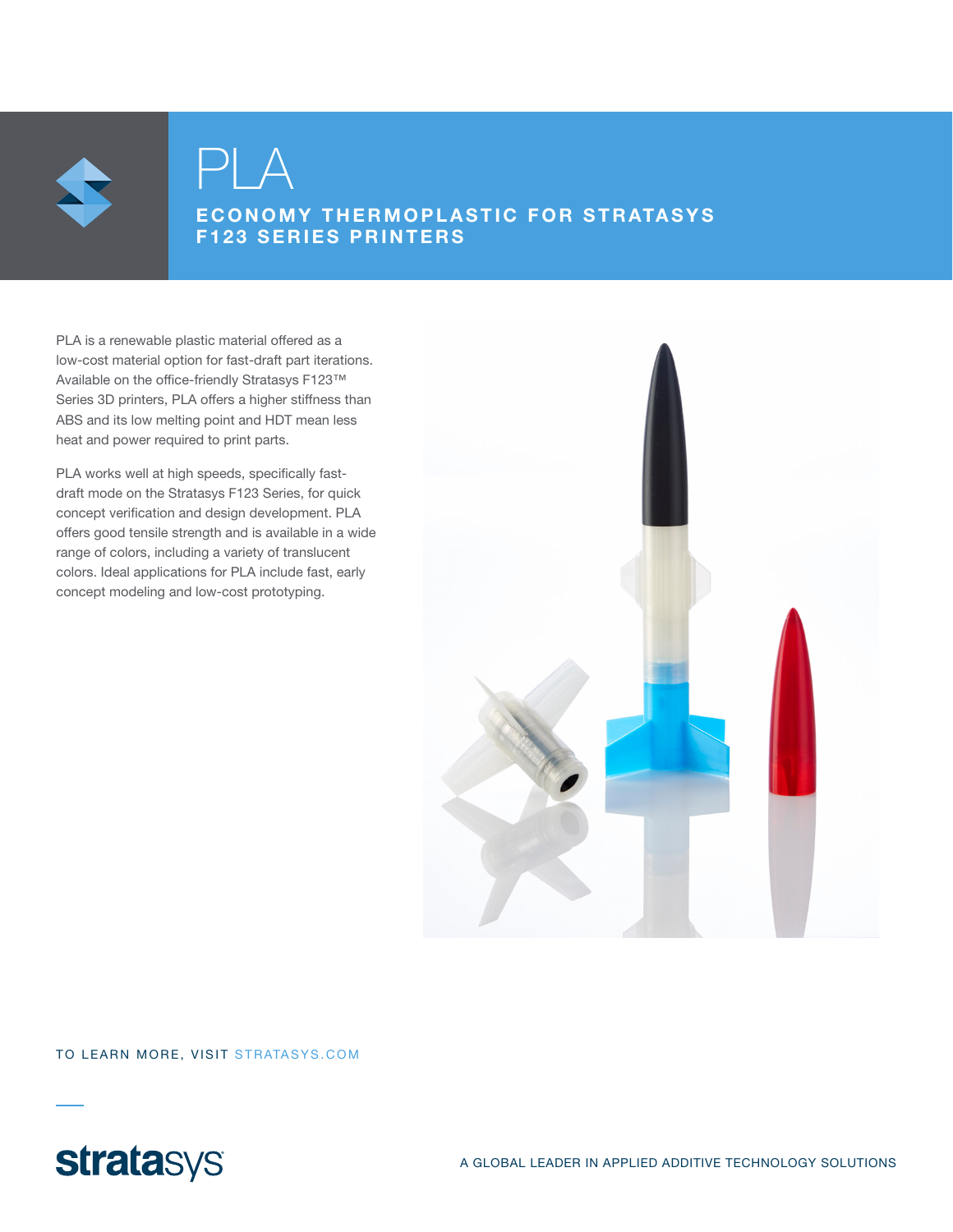

# PLA ECONOMY THERMOPLASTIC FOR STRATASYS F123 SERIES PRINTERS

Coefficient of Thermal Expansion (flow)

Coefficient of Thermal Expansion (xflow)

#### At the core: Advanced FDM Technology

Stratasys' FDM® (fused deposition modeling) technology works with engineering-grade thermoplastics to build strong, long-lasting and dimensionally stable parts with the best accuracy and repeatability of any FDM technology. These parts are tough enough to be used as advanced conceptual models, functional prototypes, manufacturing tools and production parts.

#### Meet production demands

FDM systems are as versatile and durable as the parts they produce. Advanced FDM 3D Printers boast the largest build envelopes and material capacities in their class, delivering longer, uninterrupted build times, bigger parts and higher quantities than other additive manufacturing systems, delivering high throughput, duty cycles and utilization rates.

#### Opening the way for new possibilities

FDM 3D Printers streamline processes from design through manufacturing, reducing costs and eliminating traditional barriers along the way. Industries can cut lead times and costs, products turn out better and get to market faster.

#### No special facilities needed

FDM 3D Printers are easy to operate and maintain compared to other additive fabrication systems because there are no messy powders or resins to handle and contain, and no special venting is required because FDM systems don't produce noxious fumes, chemicals or waste.



| <b>MECHANICAL</b>                                                                 | TEST<br><b>METHOD</b> | <b>ENGLISH</b>     |                | <b>METRIC</b> |               |           |
|-----------------------------------------------------------------------------------|-----------------------|--------------------|----------------|---------------|---------------|-----------|
| PROPERTIES <sup>1</sup>                                                           |                       | XZ AXIS            | <b>ZX AXIS</b> | XZ axis       |               | ZX axis   |
| <b>Tensile</b><br><b>Strength, Yield</b><br>(Type 1, 0.125",<br>0.2" / min)       | ASTM D638             | 6,580 psi          | 3,790 psi      | 45 MPa        |               | 26 MPa    |
| <b>Tensile</b><br>Strength,<br><b>Ultimate</b><br>(Type 1, 0.125",<br>0.2" / min) | ASTM D638             | 6,990 psi          | 3,830 psi      | 48 MPa        |               | 26 MPa    |
| <b>Tensile</b><br><b>Modulus</b><br>(Type 1, 0.125",<br>0.2" / min)               | ASTM D638             | 440,730 psi        | 368,200 psi    | 3,039 MPa     |               | 2,539 MPa |
| <b>Elongation</b><br>at Break<br>(Type 1, 0.125",<br>0.2" / min)                  | ASTM D638             | 2.5%               | 1.0%           | 2.5%          |               | 1.0%      |
| <b>Elongation</b><br>at Yield<br>(Type 1, 0.125",<br>0.2"/min)                    | ASTM D638             | 1.5%               | 1.0%           | 1.5%          |               | 1.0%      |
| <b>Flexural</b><br><b>Strength</b><br>(Method 1,<br>0.05''/min)                   | ASTM D790             | 12,190 psi         | 6,570 psi      | 84 MPa        |               | 45 MPa    |
| <b>Flexural</b><br><b>Modulus</b><br>(Method 1,<br>0.05''/min)                    | ASTM D790             | 425,010 psi        | 358,290 psi    | 2,930 MPa     |               | 2,470 MPa |
| <b>Flexural Strain</b><br>at Break                                                | ASTM D790             | 4.1%               | 1.9%           | 4.1%          |               | 1.9%      |
| IZOD impact -<br>notched<br>(Method A, 23 °C)                                     | ASTM D256             | $0.5$ ft-lb/in     | N/A            | 27 J/m        |               | N/A       |
| <b>IZOD</b> impact -<br>unnotched<br>(Method A, 23 °C)                            | ASTM D256             | $3.6$ ft-lb/in     | N/A            | 192 J/m       |               | N/A       |
| THERMAL<br><b>PROPERTIES</b>                                                      |                       | <b>TEST METHOD</b> | <b>ENGLISH</b> |               | <b>METRIC</b> |           |
| <b>Heat Deflection (HDT)</b><br>@ 66 psi                                          |                       | ASTM D648          | 127 °F         |               | 53 °C         |           |
| <b>Heat Deflection (HDT)</b><br>@ 264 psi                                         |                       | ASTM D648          | 124 °F         |               | 51 °C         |           |
| <b>Vicat Softening</b><br>Temperature (Rate B/50)                                 |                       | <b>ASTM D1525</b>  | 129 °F         | 54 °C         |               |           |
| <b>Glass Transition</b><br>Temperature (Tg)                                       |                       | DMA (SSYS)         | 145 °F         |               | 63 °C         |           |

ASTM E831 56x10<sup>-06</sup> μin/(in⋅°F) 101x10<sup>-06</sup> μm/(m⋅°C)

ASTM E831 57x10<sup>-06</sup> μin/(in⋅°F) 102x10<sup>-06</sup> μm/(m⋅°C)